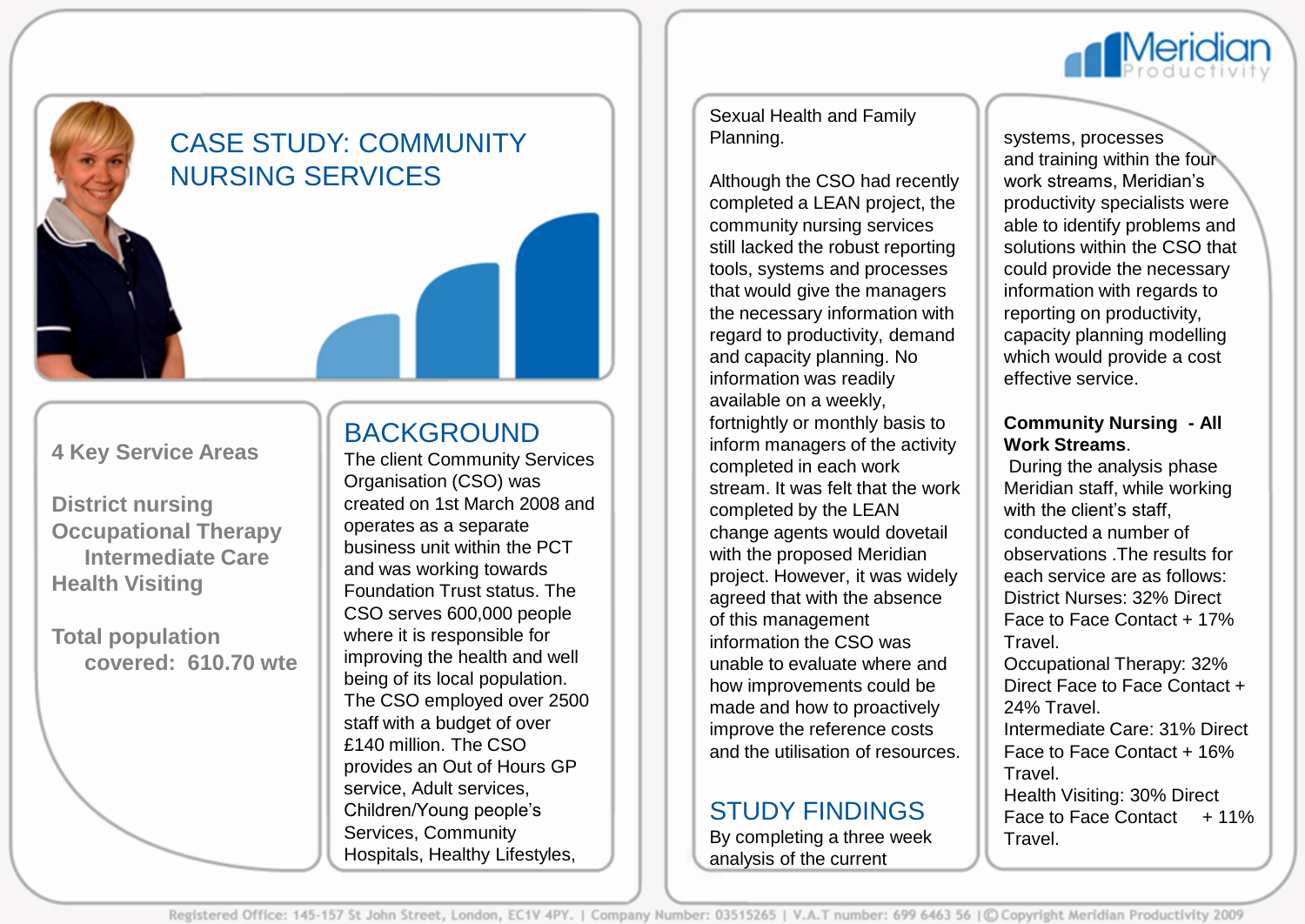### CASE STUDY: COMMUNITY NURSING SERVICES

There was very limited historical data available; nevertheless, Meridian staff collated statistical data for the calculated activity over the 2007/08 financial year which demonstrated the calculated reference cost per visit for each work stream:

| <b>District Nursing</b>     | £24.59 |
|-----------------------------|--------|
| Occupational Therapy £37.91 |        |
| Intermediate Care           | £40.50 |
| <b>Health Visiting</b>      | £52.01 |

Total contacts for each area were calculated at:

| <b>District Nurses</b> | 285.485 |
|------------------------|---------|
| Occupational Therapy   | 40.039  |
| Intermediate Care      | 126.111 |
| <b>Health Visiting</b> | 60.877  |

Total contacts all areas were 512,512.

Project Objectives and Elements.

•Community Nursing Four Work Streams.

•Develop, agree and implement capacity planning tools and resource planning tools.

•Increase utilisation of resources.

•Reduce reference costs by visit.

•Provide new system training through a workshop environment.

•Develop and agree project governance.

•Deliver management workshop training to improve management behaviours

### PROJECT RESULTS

Working with the Senior Management and the purposely created Business Change Teams, Meridian Productivity staff were able to develop, agree and assist in implementing the following face to face targets for each work stream:

District Nursing 70% Including Clinical Travel

Occupational Therapy 65% Including Clinical Travel

Intermediate Care 60% Including Clinical Travel

Health Visiting 65% Including Clinical Travel.

During the four project phases, Meridian staff worked closely with the CSO staff operating at the point of execution to develop, agree, implement and perpetuate a reporting tool which measured, on a weekly basis, the direct and indirect activity achieved by each individual and team within.

#### each work stream.

The reporting tool gave each manager timely information on a weekly basis upon which to act within their weekly review meetings. Planning norms were developed from the reporting tool data and the norms are used by the managers in planning and allocating the work from the case load. Once the reporting tool was installed the CSO senior management team and Meridian staff agreed time scales to collect data in order to populate the capacity planning tool. The capacity planning tool was also developed, agreed and signed off by all relevant staff within the Business Change Teams. Once the capacity planning tool was implemented, an accurate staffing model was developed by team and band which was aligned to the demand for the service. Work then began to restructure the team sizes and bands within each team to meet that demand. Furthermore, at the beginning of the project a

**Meridio**